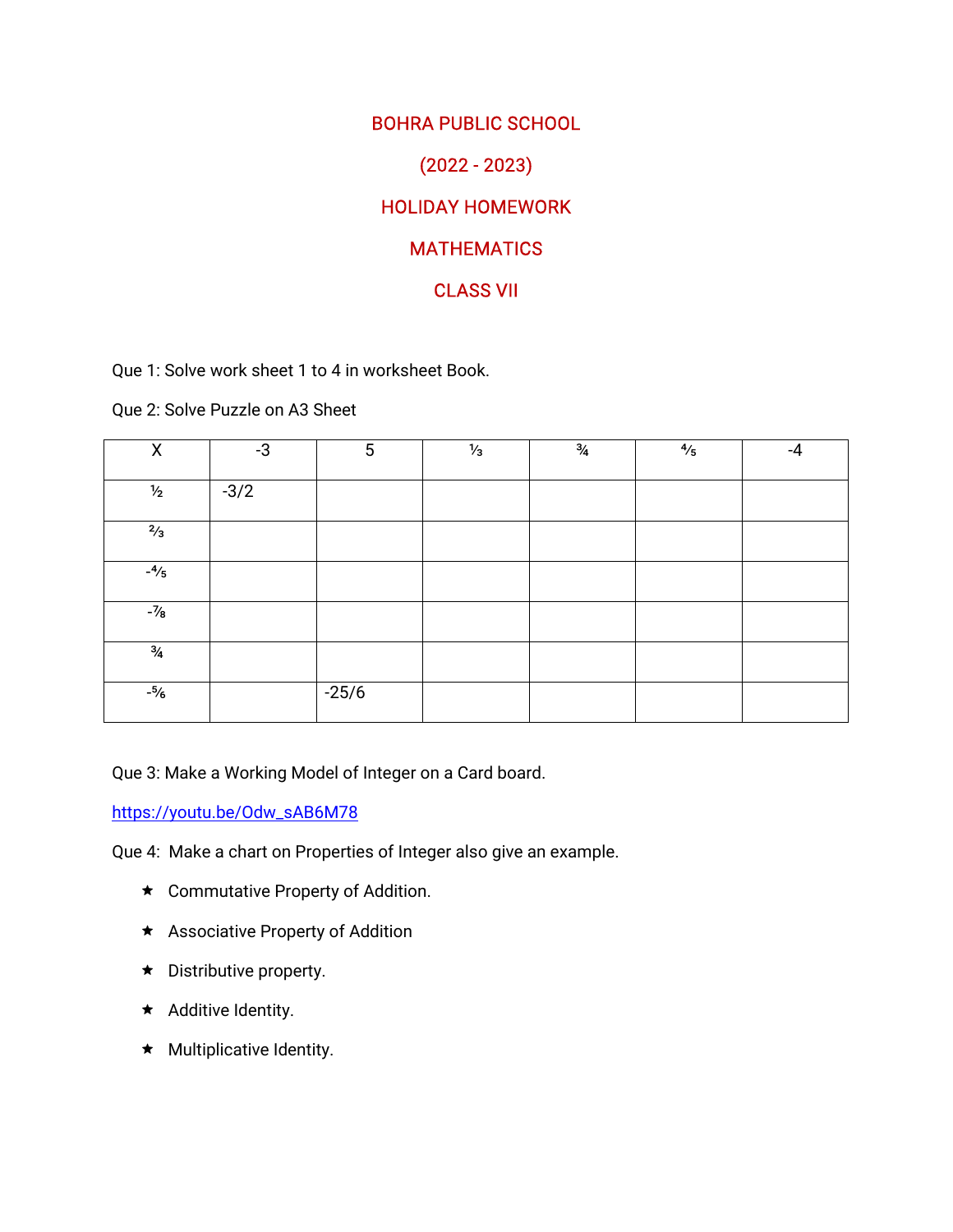## Class  $7<sup>th</sup>$

#### **Subject Science**

## Summer holiday homework

1) Do NCERT exampler of chapter 1, 2, 3, 4(page number 17, 32, 41, 59).

2) a model of human digestive system/ life history of silk worm using thermocol/ cardboard / chart.

3) Prepare Model on photosynthesis process.

4) collect and paste the different type of natural fibres in holiday homework copy and write difference.

5) students will plant a sapling and nurture it and click photos of its growth and make a collage of the same to be shown to the teacher on 1<sup>st</sup> July 2022.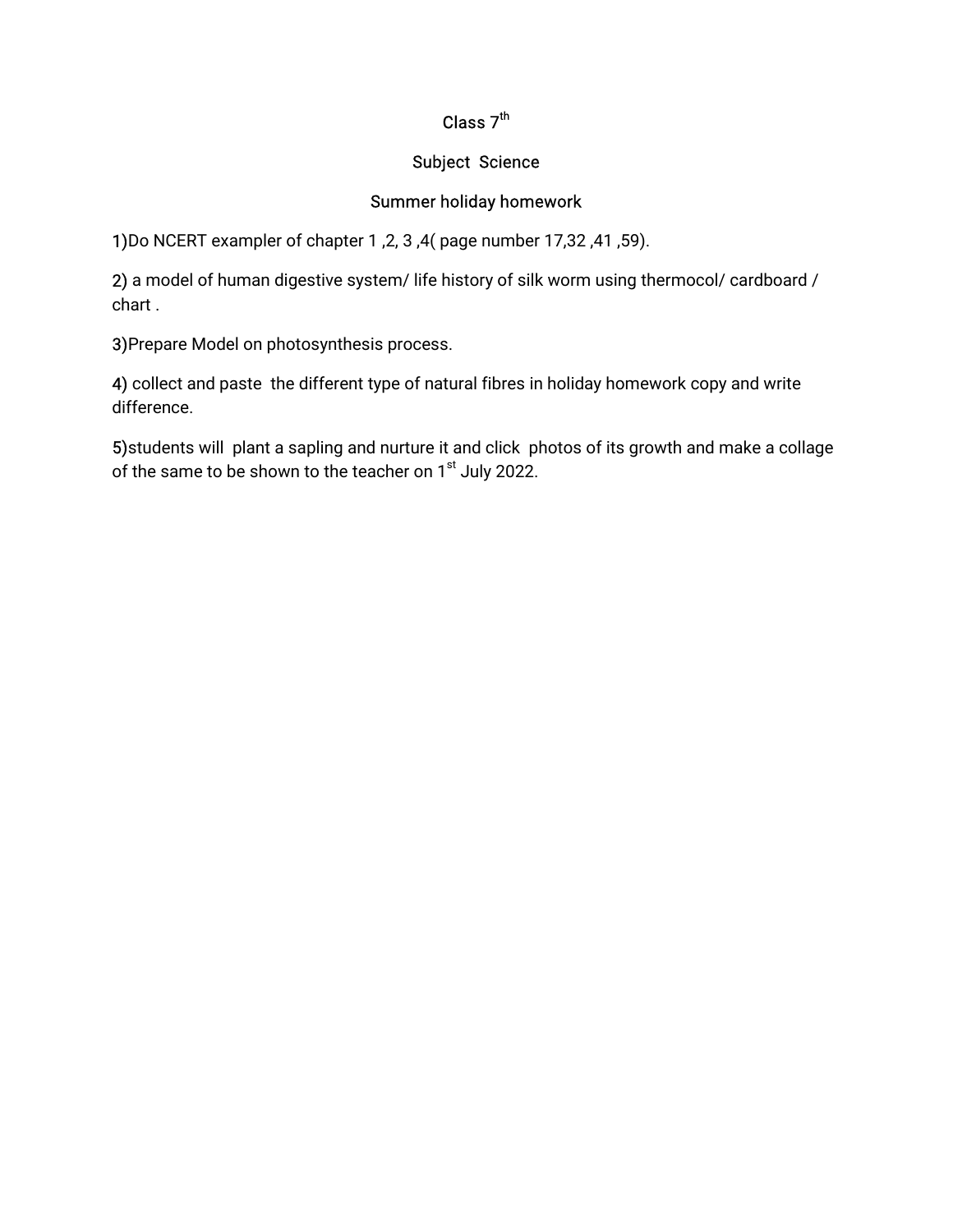## Holiday Home work

## Class-VII

## Subject-Drawing

Drawing: Draw and colour beautiful picture on the Topic " Raksha Bandhan" on A3 size Size Sheet.

Craft - Dry Branches and Colourful flowers

Material Required

1. Flower pot and decorate it.

- 2. Colourful Paper and make design.
- 3. Dry branches and Colour it with brown colour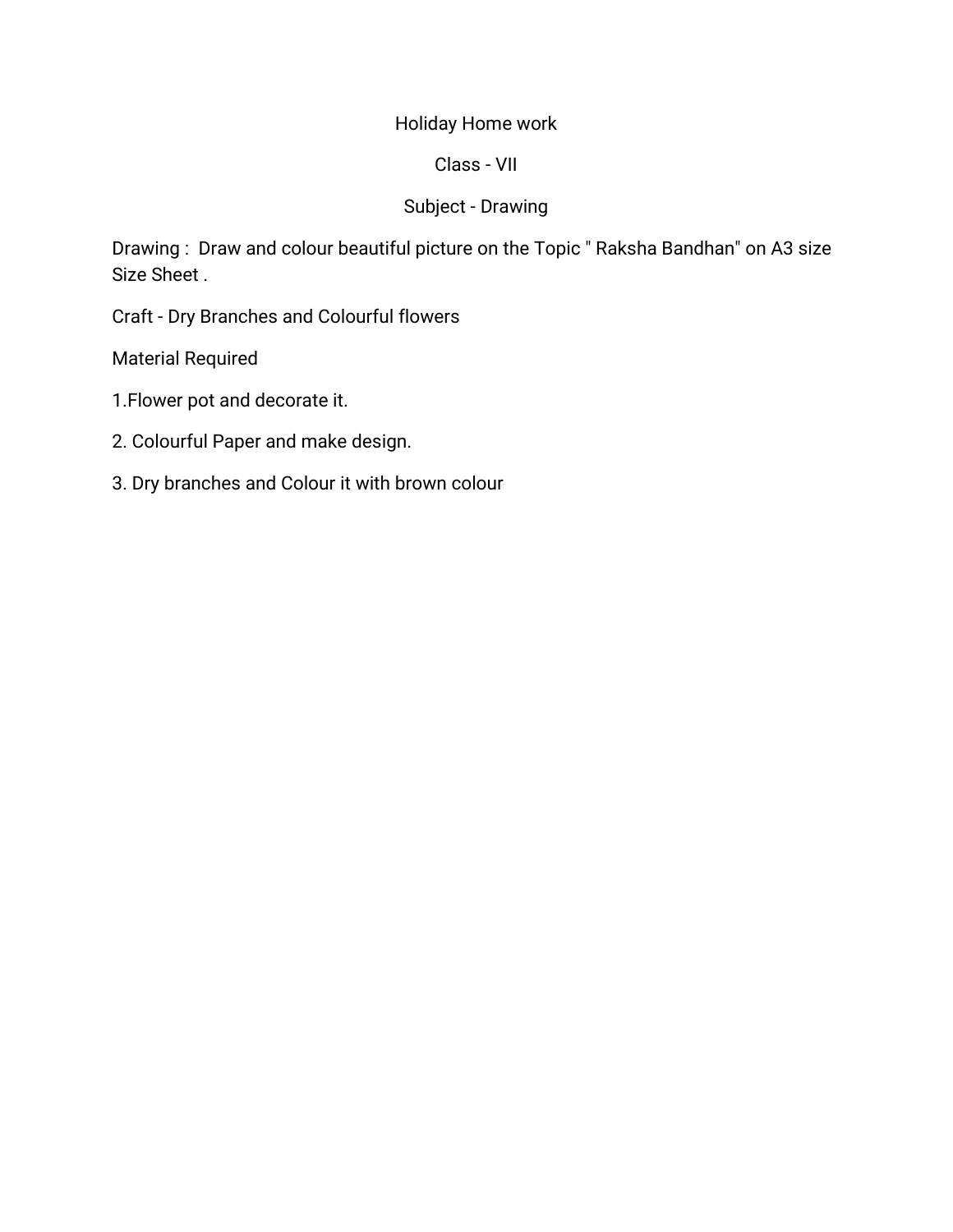Subject- English

1. Read English newspaper daily and write 5 headlines in neat handwriting everyday in the holiday homework copy.

2. Explain your visit to amusement park/ Mall during these holidays in about 100 to 150 words

3. Enrich your vocabulary by learning the meaning of new words from your literature book and make a beautiful dictionary.

4. Do notice 1,2,3 in grammar book given on page number 186.

5. Learn chapter 25 (Synonyms and Antonyms) of grammar book.

6 We all love to spend our vacations by watching cartoons. Write about your favourite cartoon character which inspire you the most in about 200 to 250 words.

7. Develop your reading skill by doing comprehension passage given on page 181 and 182 .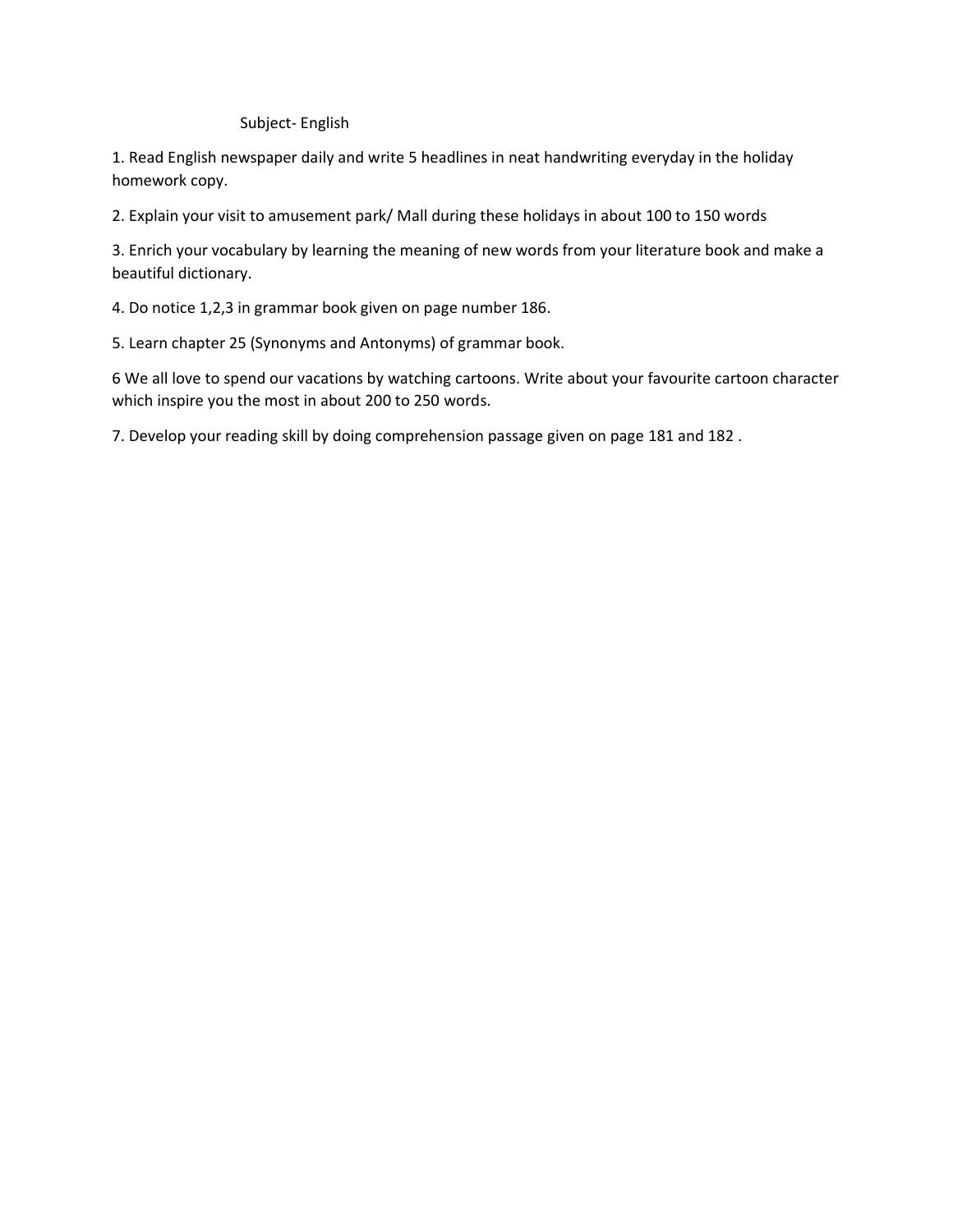ग्रीष्मकालीनावकाशः कक्षा – सप्तम् विषय – संस्कृतम्

1. 'कपोत्याः' नीडम् पाठ के आधार पर एक सुन्दर चित्र को चार्ट पर दर्शाइए। 2. लड़. लकार क्रियाओं के प्रयोग से दो मित्रो का वार्तालाप संस्कृत में लिखिए। 3. संस्कृत–व्याकरणम् में उच्चारण–ऱ्थान की तालिका को ।3 सीट पर दर्शाइए। 4. संस्कृत में 30 से 50 तक संख्याओं को |3 सीट पर लिखिए व याद कीजिए। 5. निम्न शब्द रूपाणि को लिखकर याद करें:-

(अकारान्त) (आकारान्त) (इकारान्त) (ईकारान्त) (उकारान्त) (ऋकारान्त) 6. निम्न धातुरूपाणि को लिखकर याद करें:-

पठ्, पत्, पा, गम्, स्मृ, भू सभी लकारों में लिखकर याद करे।

7. प्रथम ईकाई पाठ्यक्रम का अभ्यास करे।

नोटः सभी छात्रों को गृहकार्य साफ-साफ सुन्दर लेख में समय पर पूरा करना है।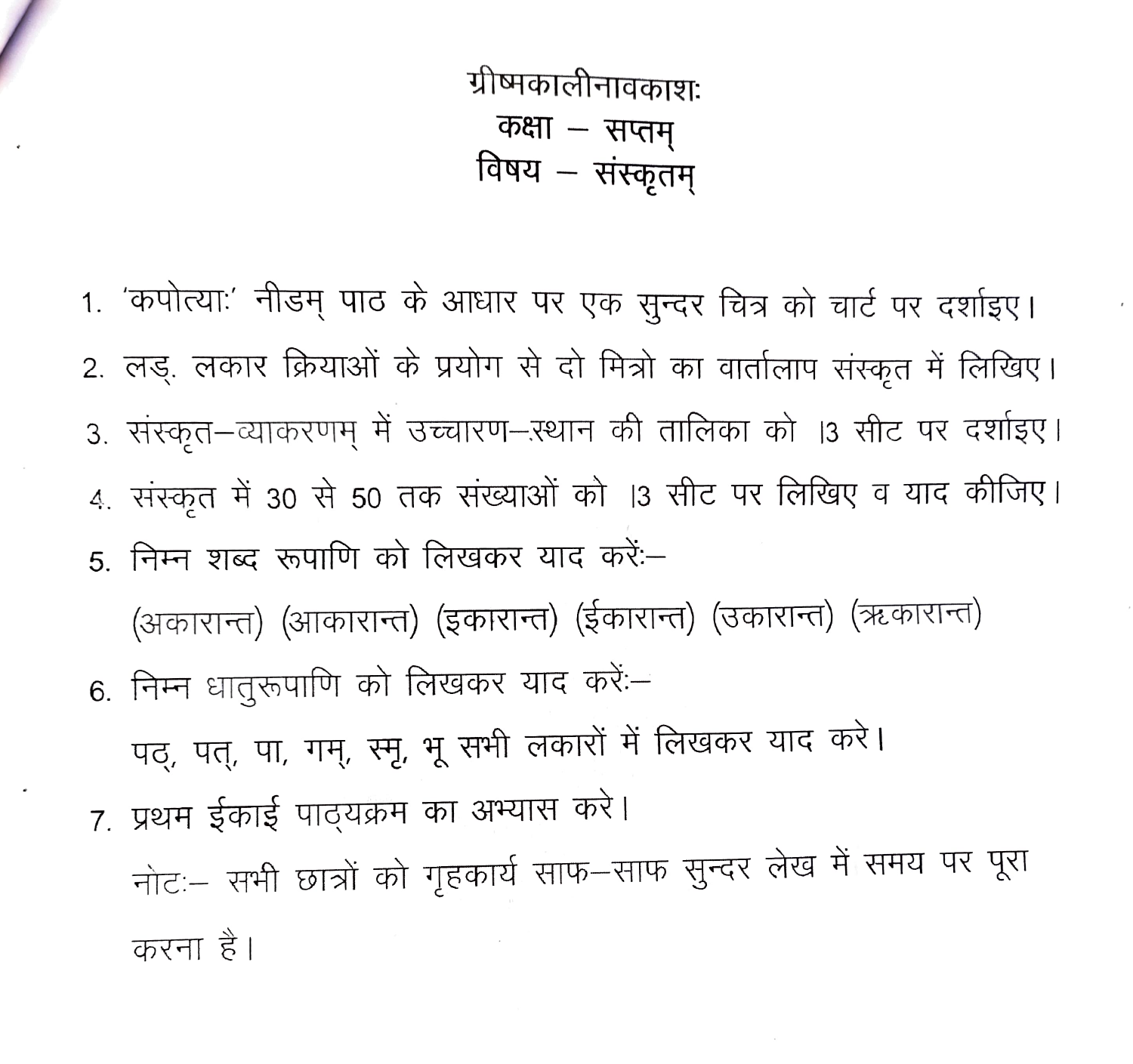- लिखें। 7. अब तक कक्षा में कराए गए कार्य की पुनरावृत्ति करें।
- सूची को चार्ट पर तैयार करें। 5. हिंदी अंकों और शब्दों में गिनती लिखे (1-100)। 6. शरीर के विभिन्न अंगों पर आधारित कोई 25 मुहावरे अर्थ सहित चार्ट पर
- लिखें। 4. भारत के किन्हीं 10 राज्यों में बोली जाने वाली भाषा और उनकी लिपि की
- 2. लेख सूधार हेतु सुलेख लिखें। 3. पंचतंत्र की कहानियों को पढ़कर उनमें दी गई सीख को A3 साइज सीट पर
- 1. कोई दो औपचारिक पत्र लिखिए।

नोट:– ❖ सभी विद्यार्थियों को गीष्मकालीन अवकाश कार्य करना अनिवार्य है। ❖ लेखन कार्य को ध्यानपूर्वक व सफाई पूर्वक करें।

ग्रीष्म कालीन अवकाश कार्य विषय – हिंदी कक्षा – सातवीं